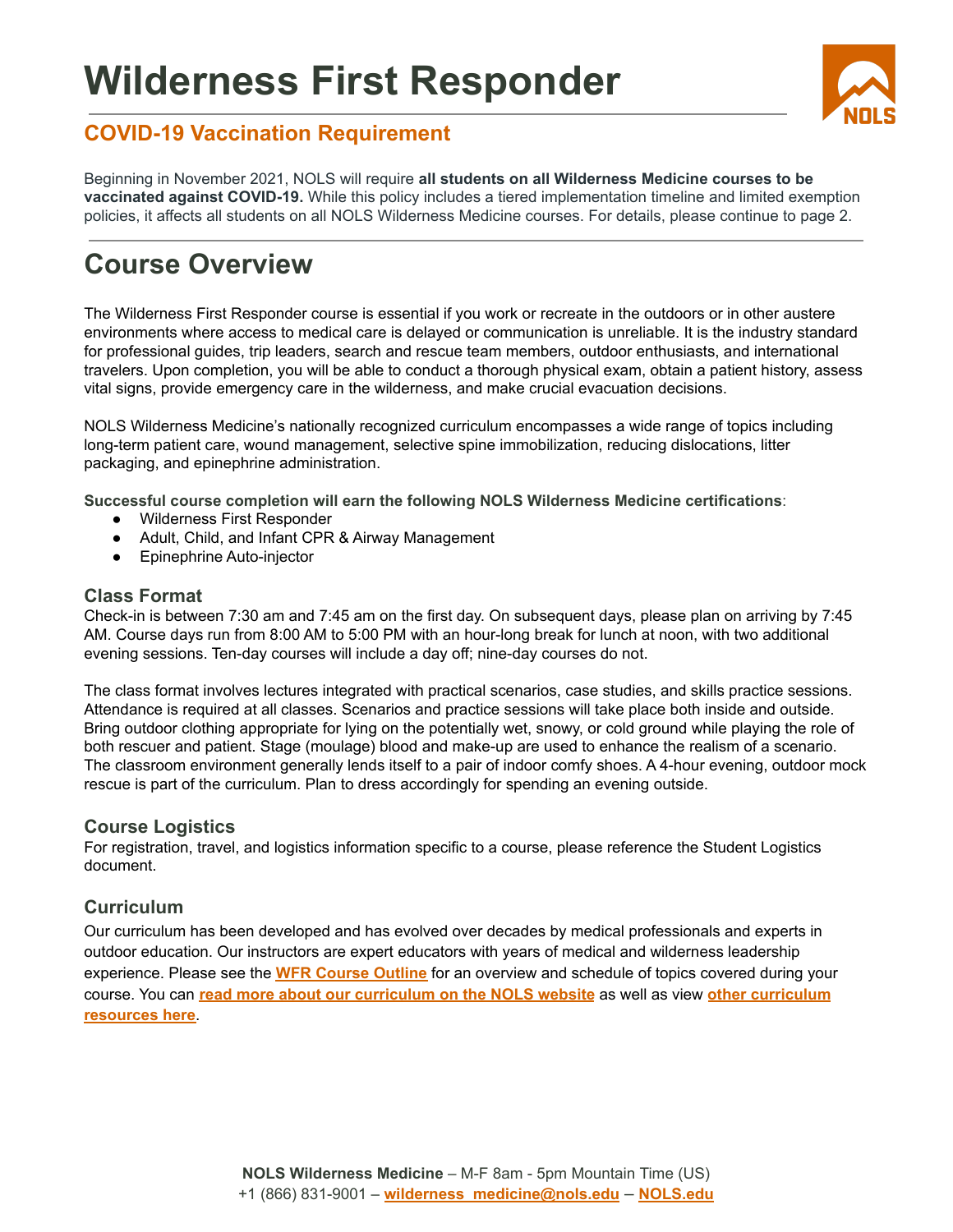#### **Testing**

Along with continuous evaluation and feedback from your instructors throughout the course, each student will be required to pass both a written and practical exam on the last day of the course. The practical exam will require students to demonstrate the skills they have learned throughout the course and the written exam will be multiple choice. Your instructors can provide more info on testing procedures on the first day of your course if needed.

#### **What to Bring**

- ❏ Notebook and pencil or pen
- ❏ Outdoor work gloves (gardening, leather, or canvas)
- ❏ Personal bottle of hand sanitizer
- ❏ Watch with a second hand or digital second
- ❏ Sunglasses and/or protective eyewear
- ❏ Water bottle
- ❏ Light day pack
- ❏ Headlamp
- ❏ Waterproof outerwear–top and bottom
- ❏ Light hiking boots or sturdy shoes
- ❏ Clothing layers that allow you to be comfortable in a variety of weather conditions, including a hat

**Optional:**

- ❏ Slippers or comfortable shoes for classroom time
- ❏ Camp chair for classroom time
- ❏ Clipboard or hard surface to write on

*\*Both texts: "NOLS Wilderness Medicine, 7th Edition" and the Wilderness First Responder handbook will be provided on day one. You do not need to read or purchase these ahead of time.*

#### **NOLS Wilderness Medicine Student Agreement**

Please download the **NOLS Student [Agreement](https://www.nols.edu/en/filer/public/1481655159/906/)** and read it carefully as it affects your legal rights.

Bring this two-page signed document to the first day of the course. If you are a minor, a parent or guardian must sign the document as well. Without a signed document, you cannot participate in the course. NOLS Wilderness Medicine participants, including minors, will have unsupervised free time throughout the course. Any activities during the free time are not part of the NOLS Wilderness Medicine program and are at the sole risk of the participant.

## **COVID-19 Practices and Policies**

For **U.S.-based** courses: You must provide proof that you have received the final dose of a COVID-19 vaccine, at least two weeks before the course start date. Any vaccine approved by the **World [Health](https://covid19.trackvaccines.org/agency/who/) [Organization](https://covid19.trackvaccines.org/agency/who/)** is acceptable. Vaccine requirements for courses outside of the US will vary by sponsor.

Furthermore, to help mitigate the spread of COVID-19 in our classrooms, NOLS has instituted a set of policies regarding the use of personal protective equipment (masks, gloves, etc) and hygiene practices that all students and staff must follow. **For more details, please review the COVID-19 Testing and Vaccination Sections of the NOLS Wilderness Medicine COVID-19 [Disclosure,](https://docs.google.com/document/d/1jCIoXEoWBarFbF76pwdynAgtGvPd4aI9uBEys8m0cvg/edit) Practices, and [Expectations](https://docs.google.com/document/d/1jCIoXEoWBarFbF76pwdynAgtGvPd4aI9uBEys8m0cvg/edit) for Students.** Please review this document ahead of your course. Willful failure to comply with these practices could result in dismissal from your course.